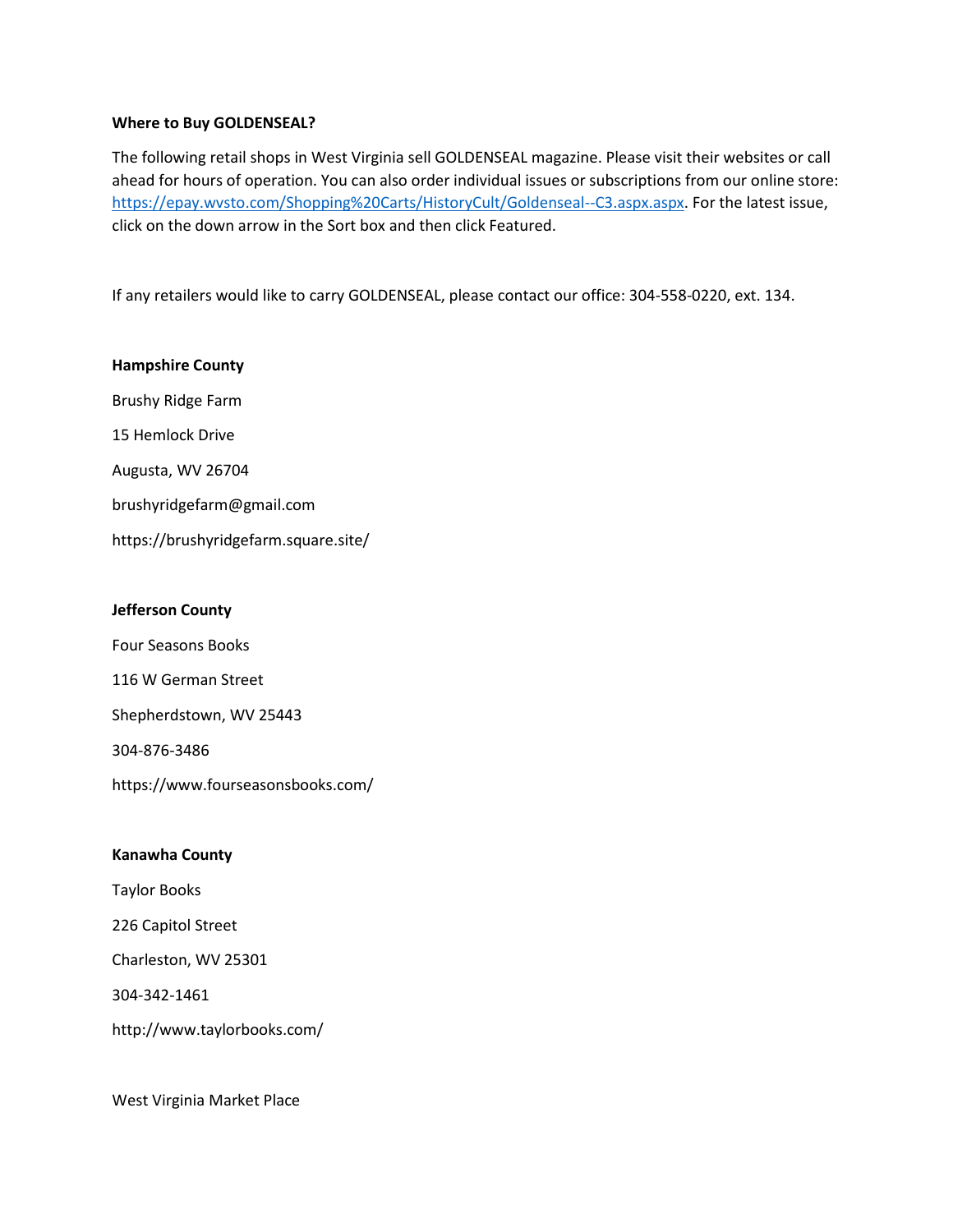Capitol Market 800 Smith Street Charleston, WV 25301 304-720-2244 https://capitolmarket.net/vendor/wv-marketplace/

West Virginia State Museum Gift Shop Culture Center Capitol Complex 1900 Kanawha Boulevard East Charleston, WV 25305 304-205-7911

# **Lewis County**

Appalachian Glass 499 US-33 East Weston, WV 26452 304-269-1030 https://app.glass/

#### **Marshall County**

Grave Creek Mound Archaeological Complex 801 Jefferson Avenue Moundsville, WV 26041 304-843-4128 https://wvculture.org/explore/grave-creek-mound/

# **Mercer County**

Railroad Depot: Coal Heritage Trail Interpretive Center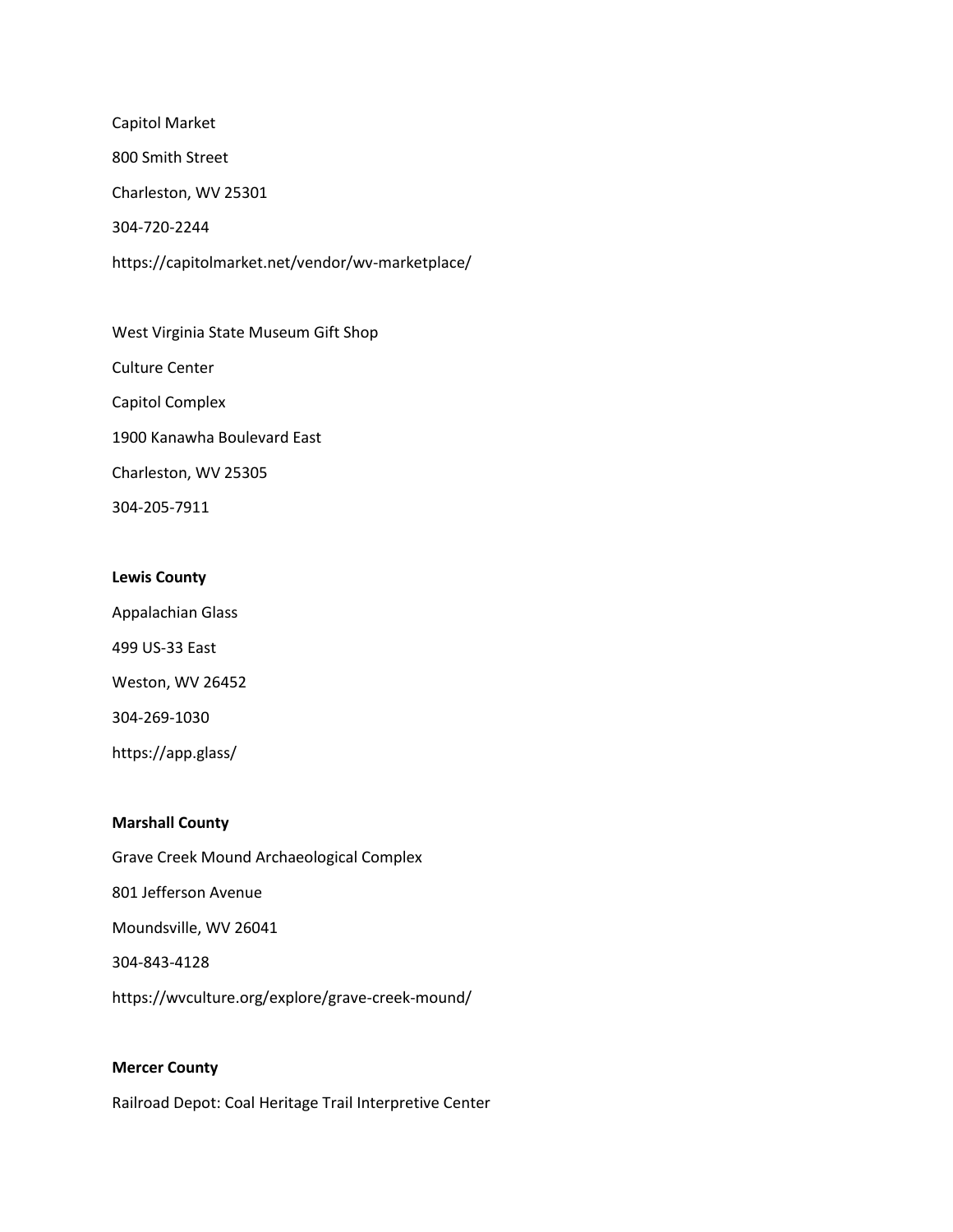100 Simmons Avenue

Bramwell, WV 24715

304-248-8595

#### **Monongalia County**

Book Exchange

152 Willey Street

Morgantown, WV 26505

304-292-7354

https://www.bookexchangewv.com/

Ruby Memorial Hospital Gift Shop

1 Medical Center Drive

Morgantown, WV 26506

304-598-4133

https://wvuhgift.com/

# **Monroe County**

The Monroe Watchman Newspaper

430 Main Street

Union, WV 24983

304-772-3016

# **Morgan County**

Cacapon Resort State Park

North Fork Cabin Lane

Unger, WV 25411

304-258-1022

https://wvstateparks.com/park/cacapon-resort-state-park/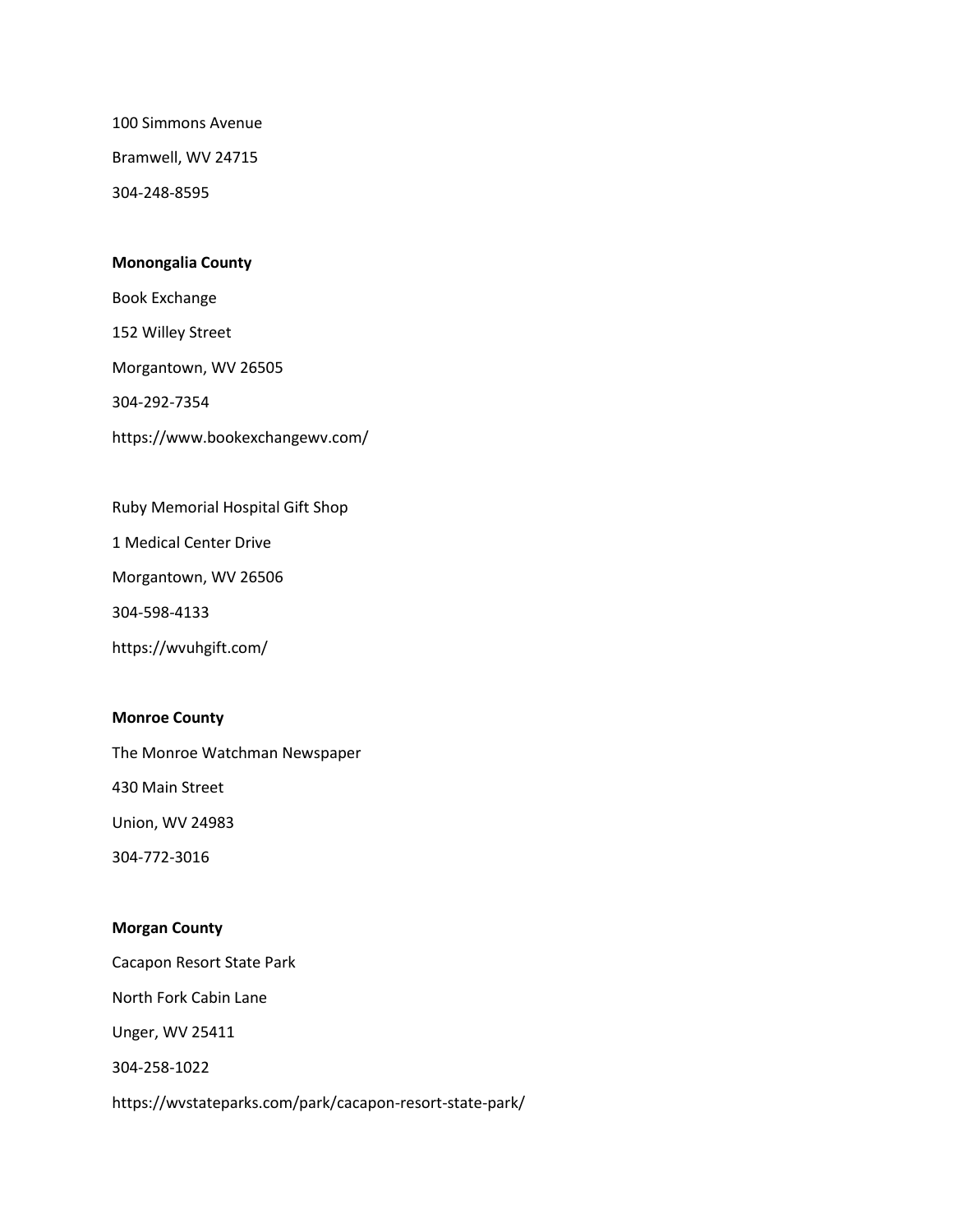#### **Nicholas County**

Nicholas Chronicle Newspaper 718 Broad Street Summersville, WV 26651 304-872-2251 https://www.nicholaschronicle.com/

#### **Ohio County**

West Virginia Independence Hall 1528 Market Street Wheeling, WV 26003 304-238-1300 https://wvculture.org/explore/wv-independence-hall/

Wheeling Artisan Center 1400 Main Street Second Floor Wheeling, WV 26003 304-232-1810 https://www.artisancenter.com/

# **Pleasants County** 1408 N Pleasants Highway St. Marys, WV 26170 304-684-3878 https://www.stmarysgalaxy.com/

#### **Raleigh County**

Tamarack: The Best of West Virginia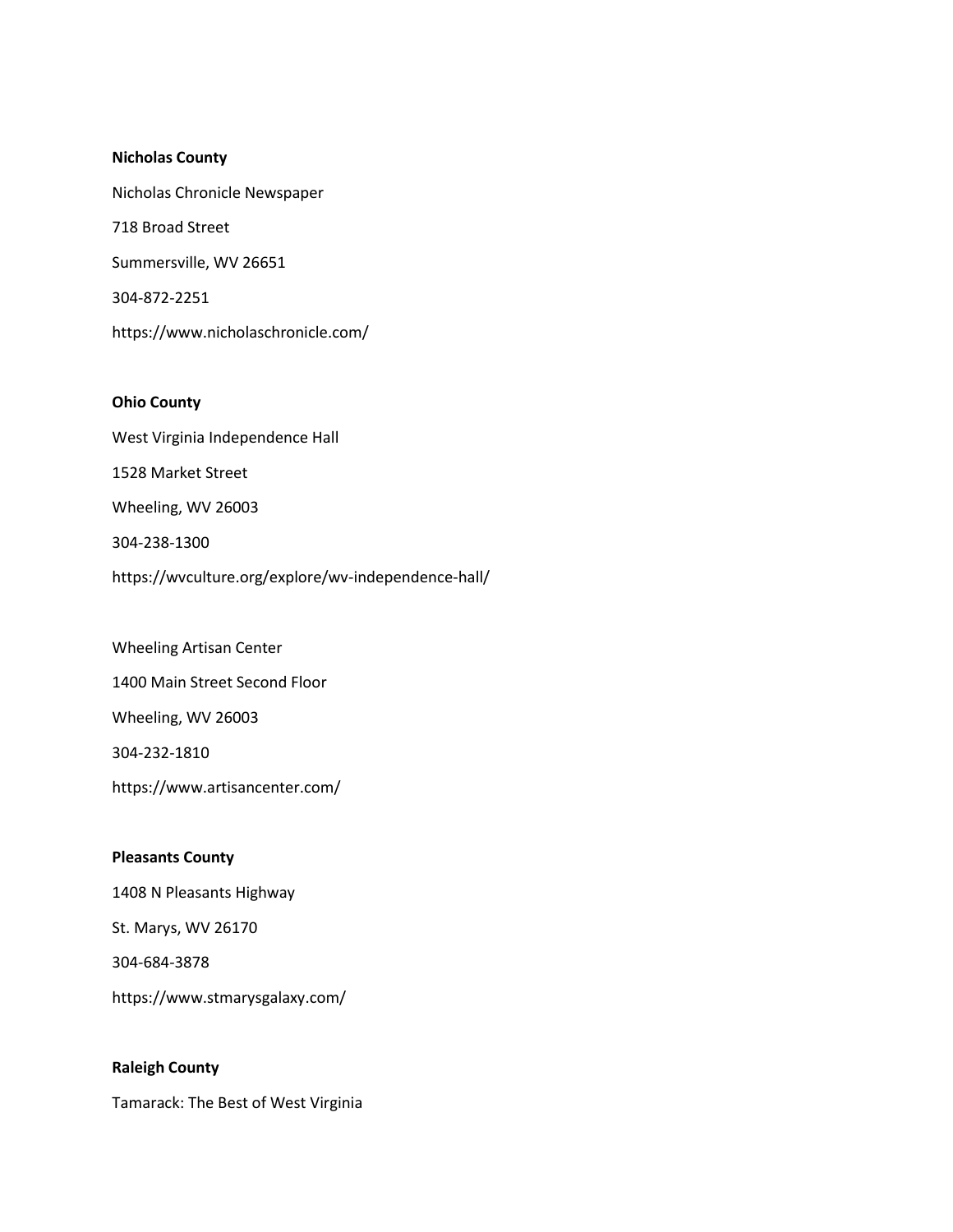1 Tamarack Park Beckley, WV 25801 304-256-6843 https://www.tamarackwv.com/

### **Summers County**

Pipestem Resort State Park 3405 Pipestem Drive Pipestem, WV 25979 304-466-1800 https://wvstateparks.com/park/pipestem-resort-state-park/

# **Taylor County**

Tygart Lake State Park 1240 Paul E. Malone Road Grafton, WV 26354 304-265-6144 https://wvstateparks.com/park/tygart-lake-state-park/

# **Tucker County**

Blackwater Falls State Park 1584 Blackwater Lodge Road Davis, WV 26260 304-259-5216 https://wvstateparks.com/park/blackwater-falls-state-park/

# **Tyler County**

Galaxy Foods

10692 Tyler Highway